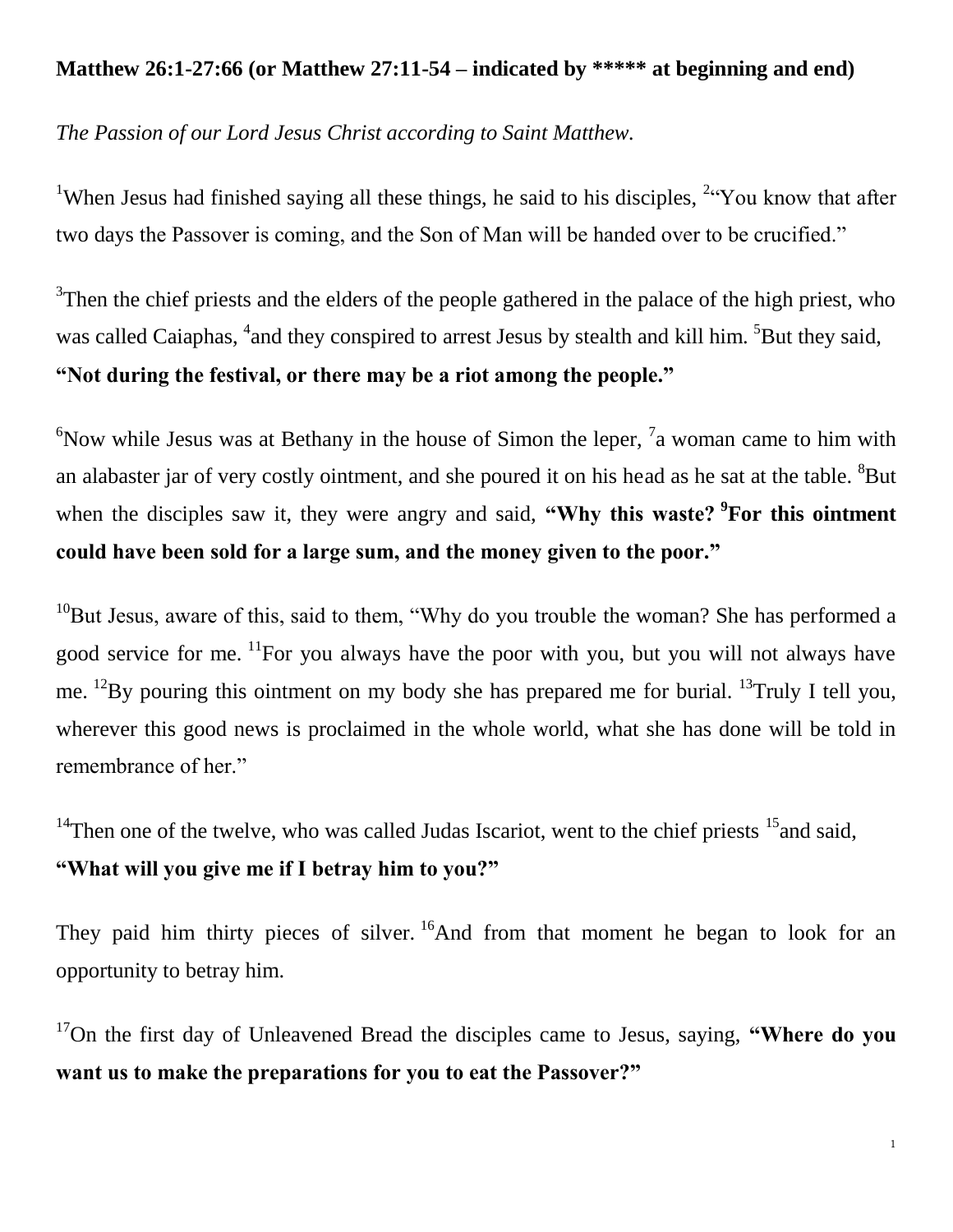<sup>18</sup>Jesus said, "Go into the city to a certain man, and say to him, 'The Teacher says, My time is near; I will keep the Passover at your house with my disciples."<sup>19</sup>So the disciples did as he had directed them, and they prepared the Passover meal.

<sup>20</sup>When it was evening, he took his place with the twelve;  $^{21}$  and while they were eating, he said, "Truly I tell you, one of you will betray me." <sup>22</sup>And they became greatly distressed and began to say to him one after another, **"Surely not I, Lord?"**

<sup>23</sup>He answered, "The one who has dipped his hand into the bowl with me will betray me. <sup>24</sup>The Son of Man goes as it is written of him, but woe to that one by whom the Son of Man is betrayed! It would have been better for that one not to have been born."  $25$ Judas, who betrayed him, said, **"Surely not I, Rabbi?"** Jesus replied, "You have said so."

<sup>26</sup>While they were eating, Jesus took a loaf of bread, and after blessing it he broke it, gave it to the disciples, and said, "Take, eat; this is my body." <sup>27</sup>Then he took a cup, and after giving thanks he gave it to them, saying, "Drink from it, all of you;  $^{28}$  for this is my blood of the covenant, which is poured out for many for the forgiveness of sins. <sup>29</sup>I tell you, I will never again drink of this fruit of the vine until that day when I drink it new with you in my Father's kingdom."

 $30$ When they had sung the hymn, they went out to the Mount of Olives.  $31$ Then Jesus said to them, "You will all become deserters because of me this night; for it is written, 'I will strike the shepherd, and the sheep of the flock will be scattered.<sup>32</sup>But after I am raised up, I will go ahead of you to Galilee."

<sup>33</sup>Peter said to him**, "Though all become deserters because of you, I will never desert you."**

<sup>34</sup> Jesus said to him, "Truly I tell you, this very night, before the cock crows, you will deny me three times."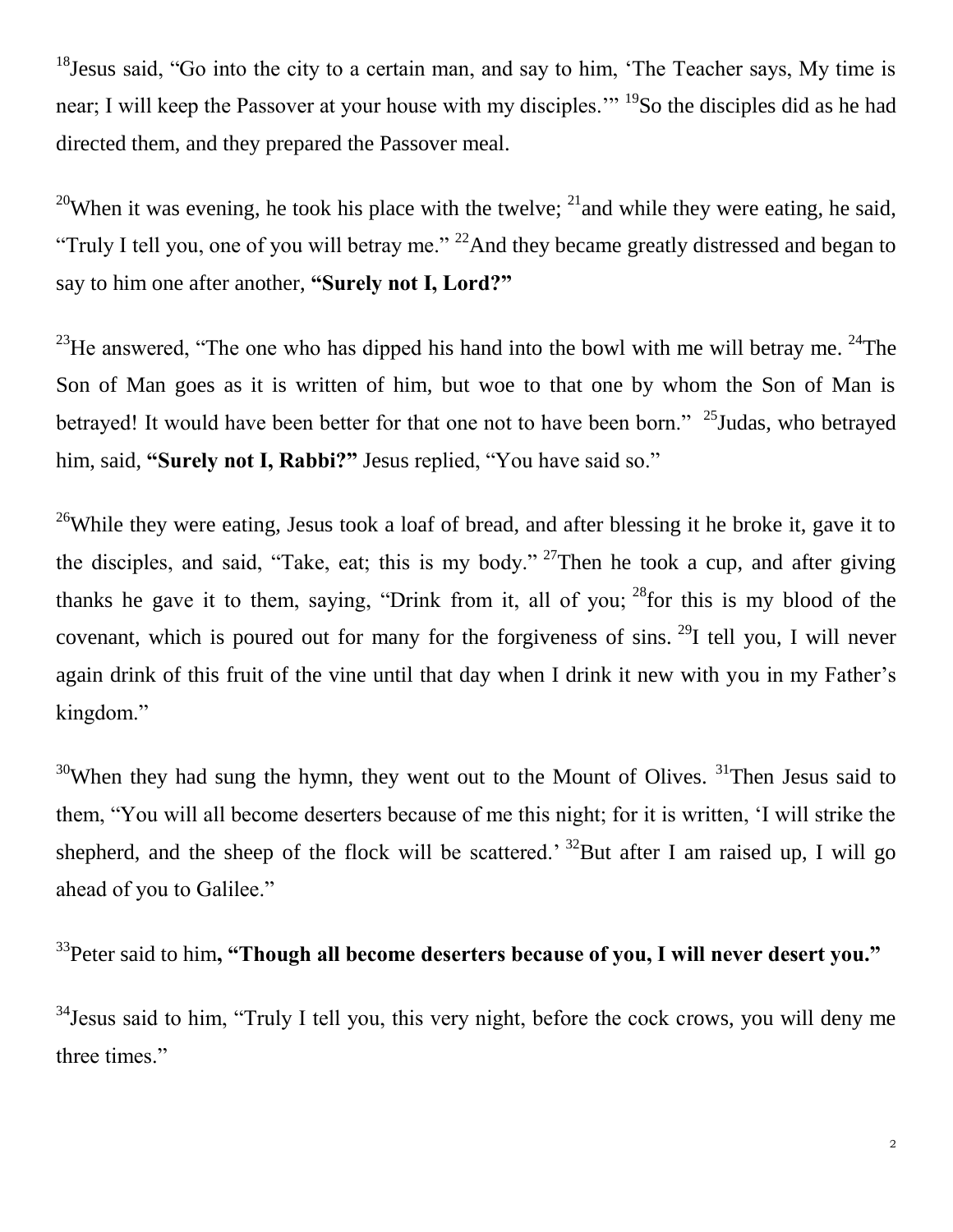<sup>35</sup>Peter said to him, **"Even though I must die with you, I will not deny you."** And so said all the disciples.

 $36$ Then Jesus went with them to a place called Gethsemane; and he said to his disciples, "Sit" here while I go over there and pray."

 $37$  He took with him Peter and the two sons of Zebedee, and began to be grieved and agitated.  $38$ Then he said to them, "I am deeply grieved, even to death; remain here, and stay awake with me." <sup>39</sup>And going a little farther, he threw himself on the ground and prayed, "My Father, if it is possible, let this cup pass from me; yet not what I want but what you want."

<sup>40</sup>Then Jesus came to the disciples and found them sleeping; and he said to Peter, "So, could you not stay awake with me one hour?  $41$ Stay awake and pray that you may not come into the time of trial; the spirit indeed is willing, but the flesh is weak."

 $^{42}$ Again he went away for the second time and prayed, "My Father, if this cannot pass unless I drink it, your will be done." <sup>43</sup>Again he came and found them sleeping, for their eyes were heavy. <sup>44</sup>So leaving them again, he went away and prayed for the third time, saying the same words. <sup>45</sup>Then he came to the disciples and said to them, "Are you still sleeping and taking your rest? See, the hour is at hand, and the Son of Man is betrayed into the hands of sinners. <sup>46</sup>Get up, let us be going. See, my betrayer is at hand."

 $47$ While he was still speaking, Judas, one of the twelve, arrived; with him was a large crowd with swords and clubs, from the chief priests and the elders of the people. <sup>48</sup>Now the betrayer had given them a sign, saying, **"The one I will kiss is the man; arrest him."**

<sup>49</sup>At once he came up to Jesus and said, **"Greetings, Rabbi!"** and kissed him.

 $50$  Jesus said to him, "Friend, do what you are here to do."

Then they came and laid hands on Jesus and arrested him.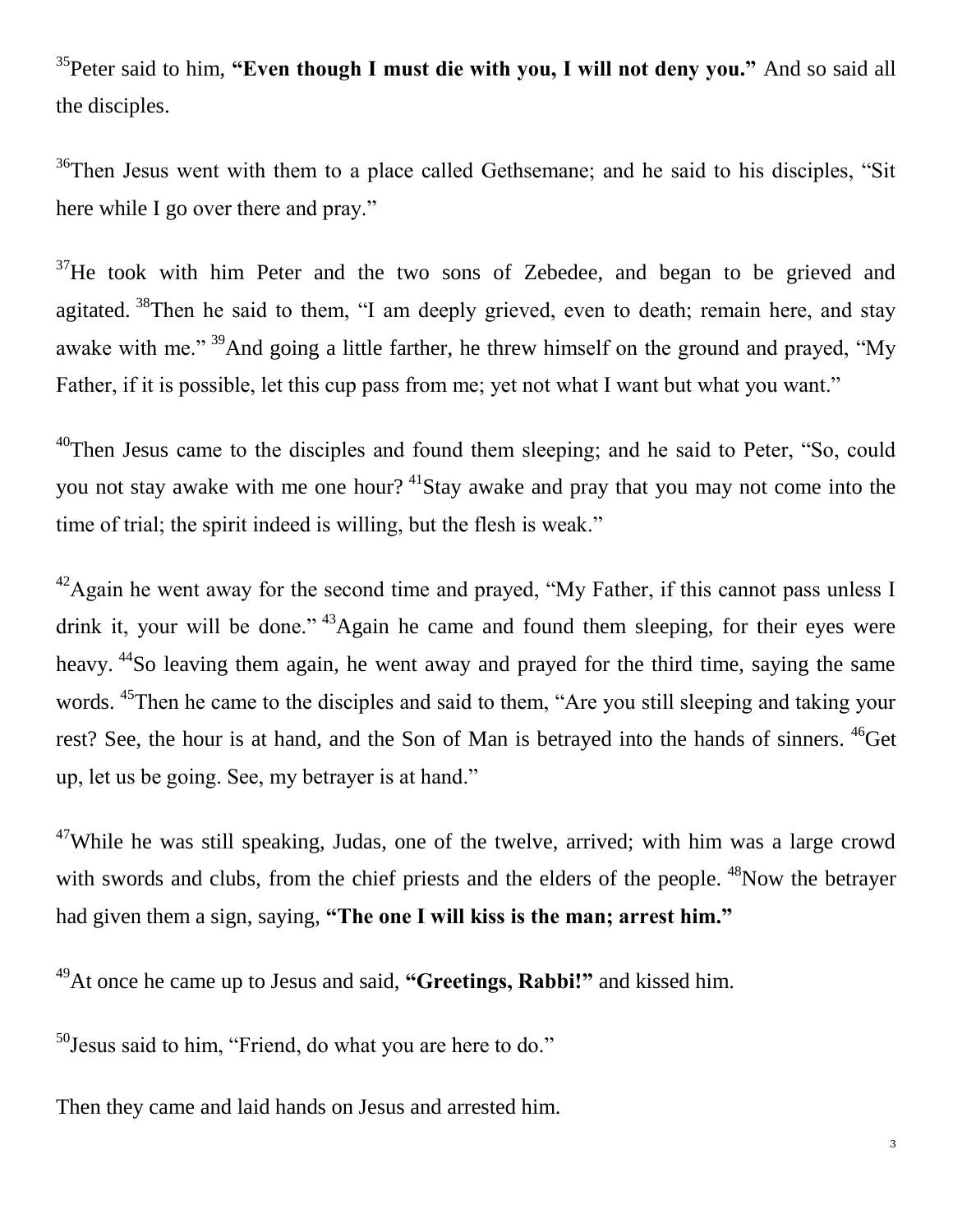$<sup>51</sup>$ Suddenly, one of those with Jesus put his hand on his sword, drew it, and struck the slave of</sup> the high priest, cutting off his ear.  $52$ Then Jesus said to him, "Put your sword back into its place; for all who take the sword will perish by the sword.  $53$ Do you think that I cannot appeal to my Father, and he will at once send me more than twelve legions of angels?  $54$ But how then would the scriptures be fulfilled, which say it must happen in this way?"

 $<sup>55</sup>$ At that hour Jesus said to the crowds, "Have you come out with swords and clubs to arrest me</sup> as though I were a bandit? Day after day I sat in the temple teaching, and you did not arrest me. <sup>56</sup>But all this has taken place, so that the scriptures of the prophets may be fulfilled."

Then all the disciples deserted him and fled.

 $57$ Those who had arrested Jesus took him to Caiaphas the high priest, in whose house the scribes and the elders had gathered. <sup>58</sup>But Peter was following him at a distance, as far as the courtyard of the high priest; and going inside, he sat with the guards in order to see how this would end. <sup>59</sup>Now the chief priests and the whole council were looking for false testimony against Jesus so that they might put him to death,  $^{60}$ but they found none, though many false witnesses came forward. At last two came forward <sup>61</sup> and said,

**"This fellow said, 'I am able to destroy the temple of God and to build it in three days.'"**

<sup>62</sup>The high priest stood up and said, **"Have you no answer? What is it that they testify against you?"**

<sup>63</sup>But Jesus was silent. Then the high priest said to him, **"I put you under oath before the living God, tell us if you are the Messiah, the Son of God."**

<sup>64</sup>Jesus said to him, "You have said so. But I tell you, From now on you will see the Son of Man seated at the right hand of Power and coming on the clouds of heaven." <sup>65</sup>Then the high priest tore his clothes and said, **"He has blasphemed! Why do we still need witnesses? You have now heard his blasphemy. <sup>66</sup>What is your verdict?"**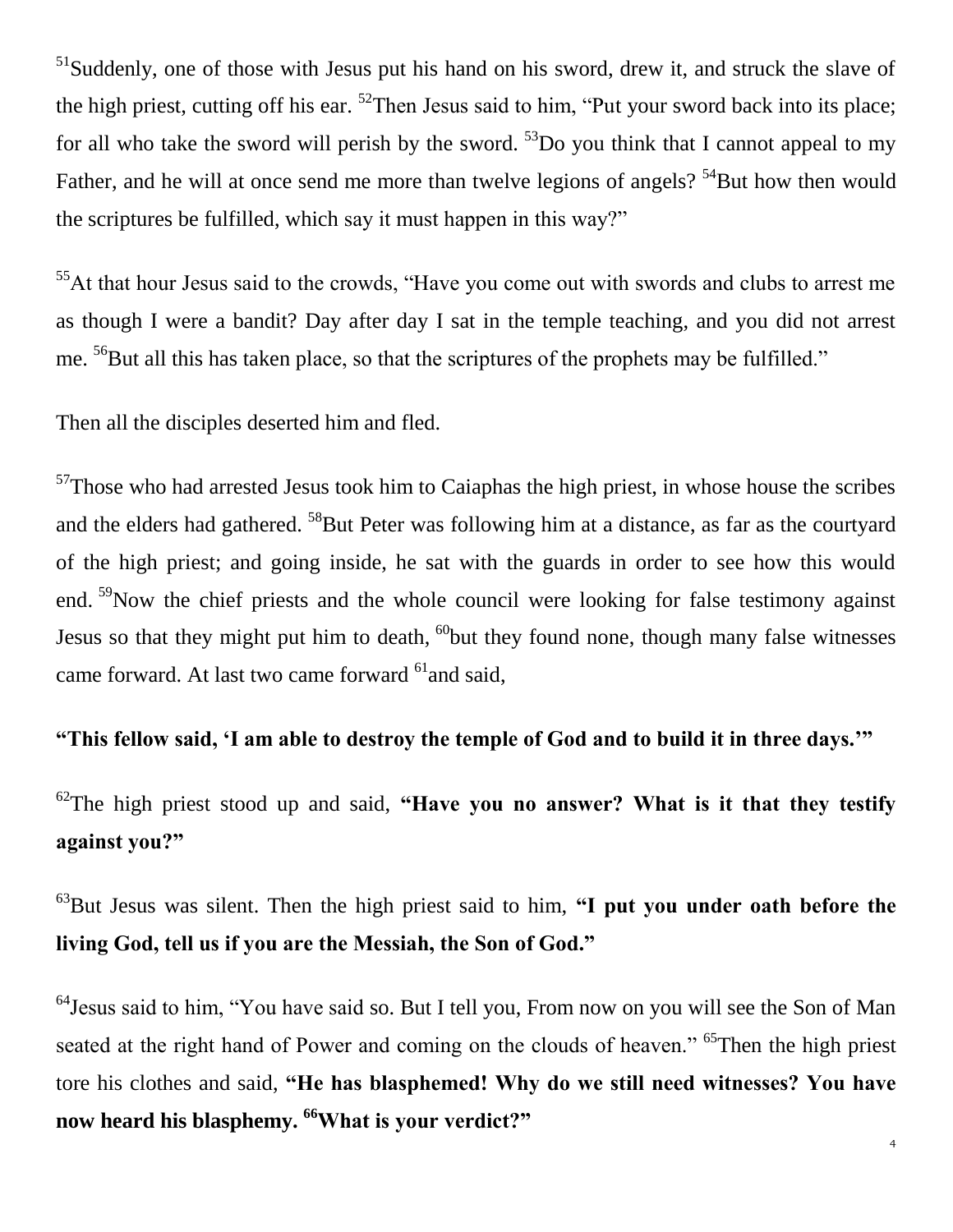They answered, **"He deserves death."** <sup>67</sup>Then they spat in his face and struck him; and some slapped him, <sup>68</sup>saying, **"Prophesy to us, you Messiah! Who is it that struck you?"** 

<sup>69</sup>Now Peter was sitting outside in the courtyard. A servant-girl came to him and said, **"You also were with Jesus the Galilean."**

<sup>70</sup>But he denied it before all of them, saying, **"I do not know what you are talking about."**

<sup>71</sup>When he went out to the porch, another servant-girl saw him, and she said to the bystanders, **"This man was with Jesus of Nazareth."**

<sup>72</sup>Again he denied it with an oath, **"I do not know the man."**

<sup>73</sup>After a little while the bystanders came up and said to Peter, **"Certainly you are also one of them, for your accent betrays you."**

<sup>74</sup>Then he began to curse, and he swore an oath, **"I do not know the man!"**

At that moment the cock crowed. <sup>75</sup>Then Peter remembered what Jesus had said: "Before the cock crows, you will deny me three times." And he went out and wept bitterly.

## **---- Matthew 27 ----**

<sup>1</sup>When morning came, all the chief priests and the elders of the people conferred together against Jesus in order to bring about his death.  ${}^{2}$ They bound him, led him away, and handed him over to Pilate the governor.

<sup>3</sup>When Judas, his betrayer, saw that Jesus was condemned, he repented and brought back the thirty pieces of silver to the chief priests and the elders. <sup>4</sup>He said, **"I have sinned by betraying innocent blood."**

But they said, **"What is that to us? See to it yourself."**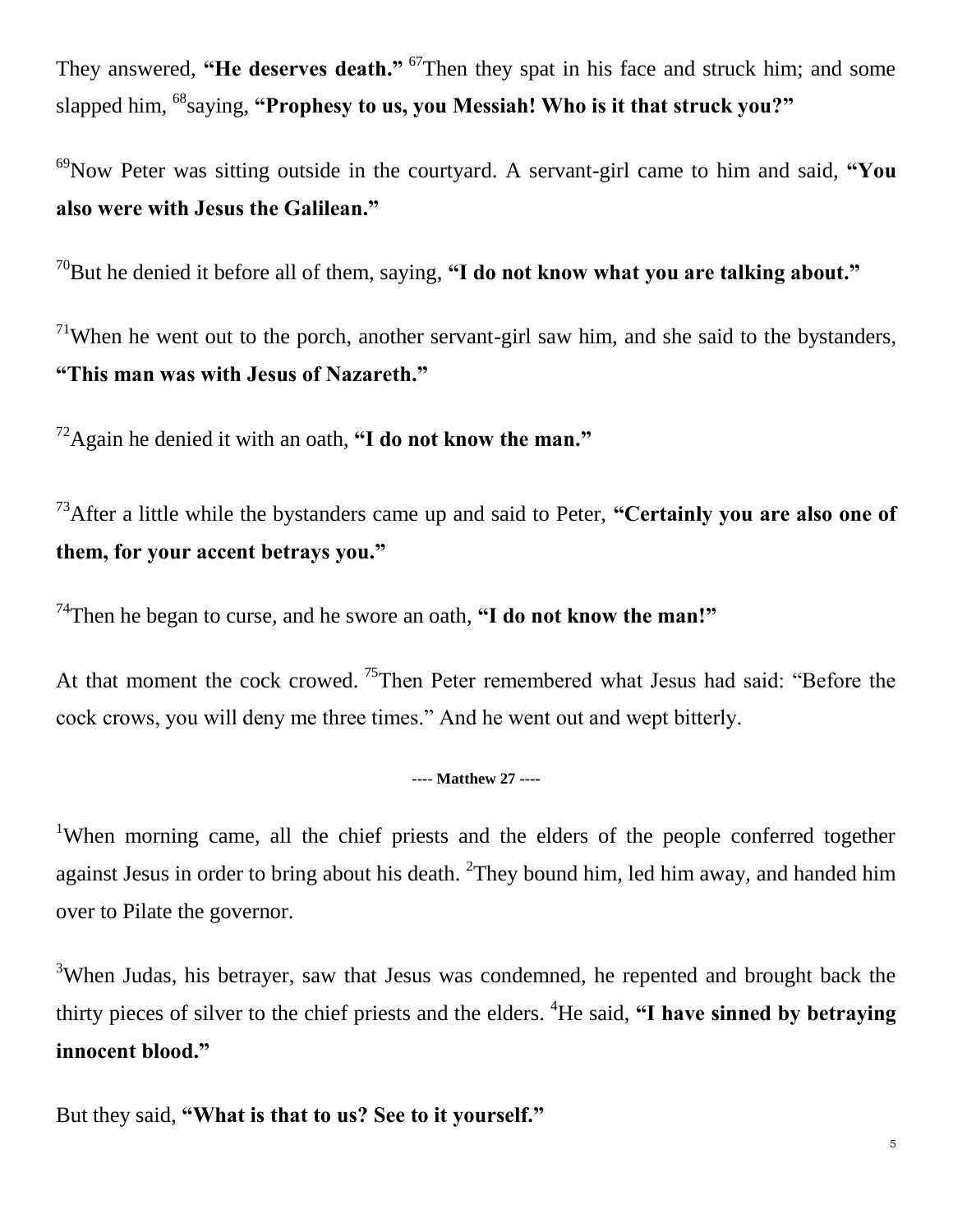<sup>5</sup>Throwing down the pieces of silver in the temple, he departed; and he went and hanged himself.

<sup>6</sup>But the chief priests, taking the pieces of silver, said, "It is not lawful to put them into the **treasury, since they are blood money."**

<sup>7</sup>After conferring together, they used them to buy the potter's field as a place to bury foreigners. <sup>8</sup>For this reason that field has been called the Field of Blood to this day. <sup>9</sup>Then was fulfilled what had been spoken through the prophet Jeremiah, "And they took the thirty pieces of silver, the price of the one on whom a price had been set, on whom some of the people of Israel had set a price,  $^{10}$  and they gave them for the potter's field, as the Lord commanded me."

\*\*\*\*\* \*\*\*\*\* \*\*\*\*\* \*\*\*\*\* \*\*\*\*\* \*\*\*\*\* \*\*\*\*\* \*\*\*\*\* \*\*\*\*\* \*\*\*\*\* \*\*\*\*\* \*\*\*\*\* \*\*\*\*\* \*\*\*\*\* \*\*\*\*\* \*\*\*\*\* \*\*\*\*\* \*\*\*\*\*

<sup>11</sup>Now Jesus stood before the governor, Pontius Pilate; and the governor asked him, "Are you **the King of the Jews?"**

Jesus said, "You say so."

 $12$ But when he was accused by the chief priests and elders, he did not answer.

<sup>13</sup>Then Pilate said to him, "Do you not hear how many accusations they make against **you?"** <sup>14</sup>But he gave him no answer, not even to a single charge, so that the governor was greatly amazed.

 $15$ Now at the festival the governor was accustomed to release a prisoner for the crowd, anyone whom they wanted.  $^{16}$ At that time they had a notorious prisoner, called Jesus Barabbas.  $^{17}$ So after they had gathered, Pilate said to them, **"Whom do you want me to release for you, Jesus Barabbas or Jesus who is called the Messiah?"** <sup>18</sup>For he realized that it was out of jealousy that they had handed him over.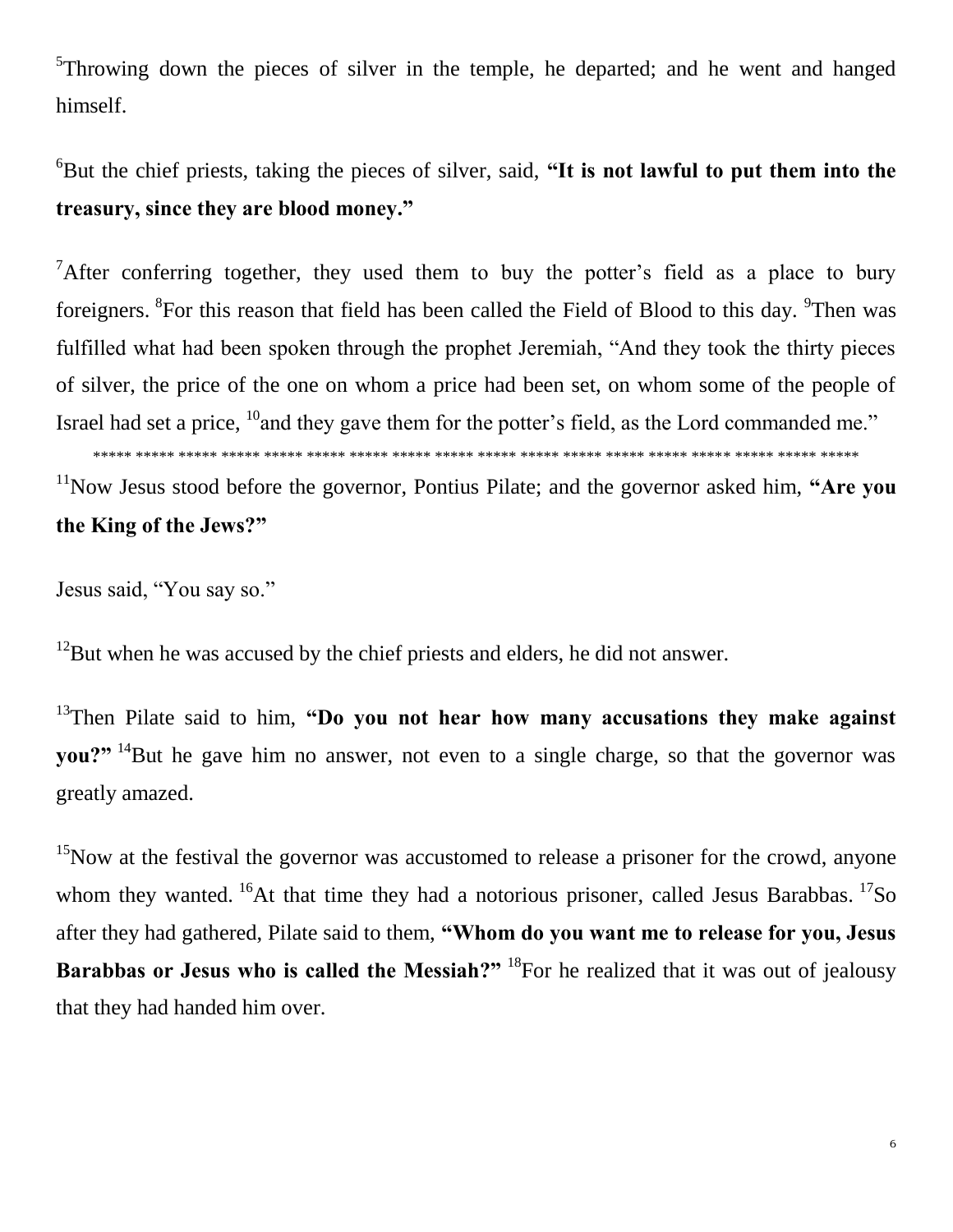<sup>19</sup>While Pilate was sitting on the judgment seat, his wife sent word to him, **"Have nothing to do with that innocent man, for today I have suffered a great deal because of a dream about him."**

 $^{20}$ Now the chief priests and the elders persuaded the crowds to ask for Barabbas and to have Jesus killed. <sup>21</sup>The governor again said to them, **"Which of the two do you want me to release for you?"**

And they said, "Barabbas." <sup>22</sup>Pilate said to them, "Then what should I do with Jesus who is **called the Messiah?"** All of them said, **"Let him be crucified!"**

<sup>23</sup>Then Pilate asked, **"Why, what evil has he done?"** But they shouted all the more, **"Let him be crucified!"**

 $24$ So when Pilate saw that he could do nothing, but rather that a riot was beginning, he took some water and washed his hands before the crowd, saying, **"I am innocent of this man's blood; see to it yourselves."**

<sup>25</sup>Then the people as a whole answered, **"His blood be on us and on our children!"**

 $^{26}$ So Pilate released Barabbas for them; and after flogging Jesus, he handed him over to be crucified.

<sup>27</sup>Then the soldiers of the governor took Jesus into the governor's headquarters, and they gathered the whole cohort around him. <sup>28</sup>They stripped him and put a scarlet robe on him, <sup>29</sup> and after twisting some thorns into a crown, they put it on his head. They put a reed in his right hand and knelt before him and mocked him, saying, **"Hail, King of the Jews!"**

 $30$ They spat on him, and took the reed and struck him on the head.  $31$ After mocking him, they stripped him of the robe and put his own clothes on him. Then they led him away to crucify him.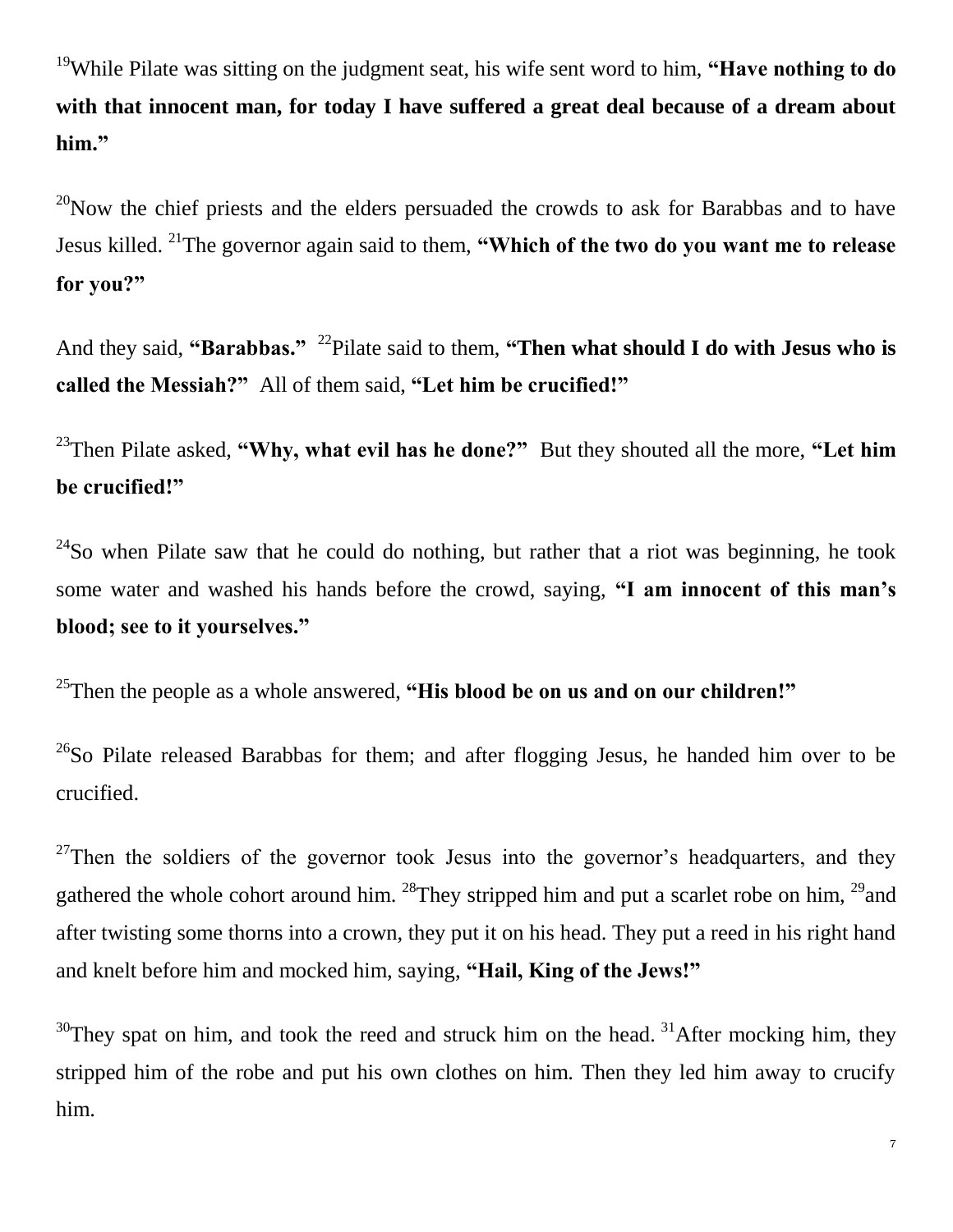$32\text{As}$  they went out, they came upon a man from Cyrene named Simon; they compelled this man to carry his cross. <sup>33</sup>And when they came to a place called Golgotha (which means Place of a Skull),  $34$ <sup>4</sup>they offered him wine to drink, mixed with gall; but when he tasted it, he would not drink it.  $35$ And when they had crucified him, they divided his clothes among themselves by casting lots;  $36$ <sup>then</sup> they sat down there and kept watch over him.  $37$ Over his head they put the charge against him, which read, "This is Jesus, the King of the Jews."

 $38$ Then two bandits were crucified with him, one on his right and one on his left.  $39$ Those who passed by derided him, shaking their heads <sup>40</sup> and saying, **"You who would destroy the temple and build it in three days, save yourself! If you are the Son of God, come down from the cross."**

<sup>41</sup>In the same way the chief priests also, along with the scribes and elders, were mocking him, saying, <sup>42</sup>**"He saved others; he cannot save himself. He is the King of Israel; let him come down from the cross now, and we will believe in him. <sup>43</sup>He trusts in God; let God deliver him now, if he wants to; for he said, 'I am God's Son.'"**

<sup>44</sup>The bandits who were crucified with him also taunted him in the same way.  $45$ From noon on, darkness came over the whole land until three in the afternoon. <sup>46</sup>And about three o'clock Jesus cried with a loud voice, "Eli, Eli, lema sabachthani?" that is, "My God, my God, why have you forsaken me?" <sup>47</sup>When some of the bystanders heard it, they said, **"This man is calling for Elijah."**

 $^{48}$ At once one of them ran and got a sponge, filled it with sour wine, put it on a stick, and gave it to him to drink. <sup>49</sup>But the others said, **"Wait, let us see whether Elijah will come to save him."**

 $50$ Then Jesus cried again with a loud voice and breathed his last.  $51$ At that moment the curtain of the temple was torn in two, from top to bottom. The earth shook, and the rocks were split.  $52$ The tombs also were opened, and many bodies of the saints who had fallen asleep were